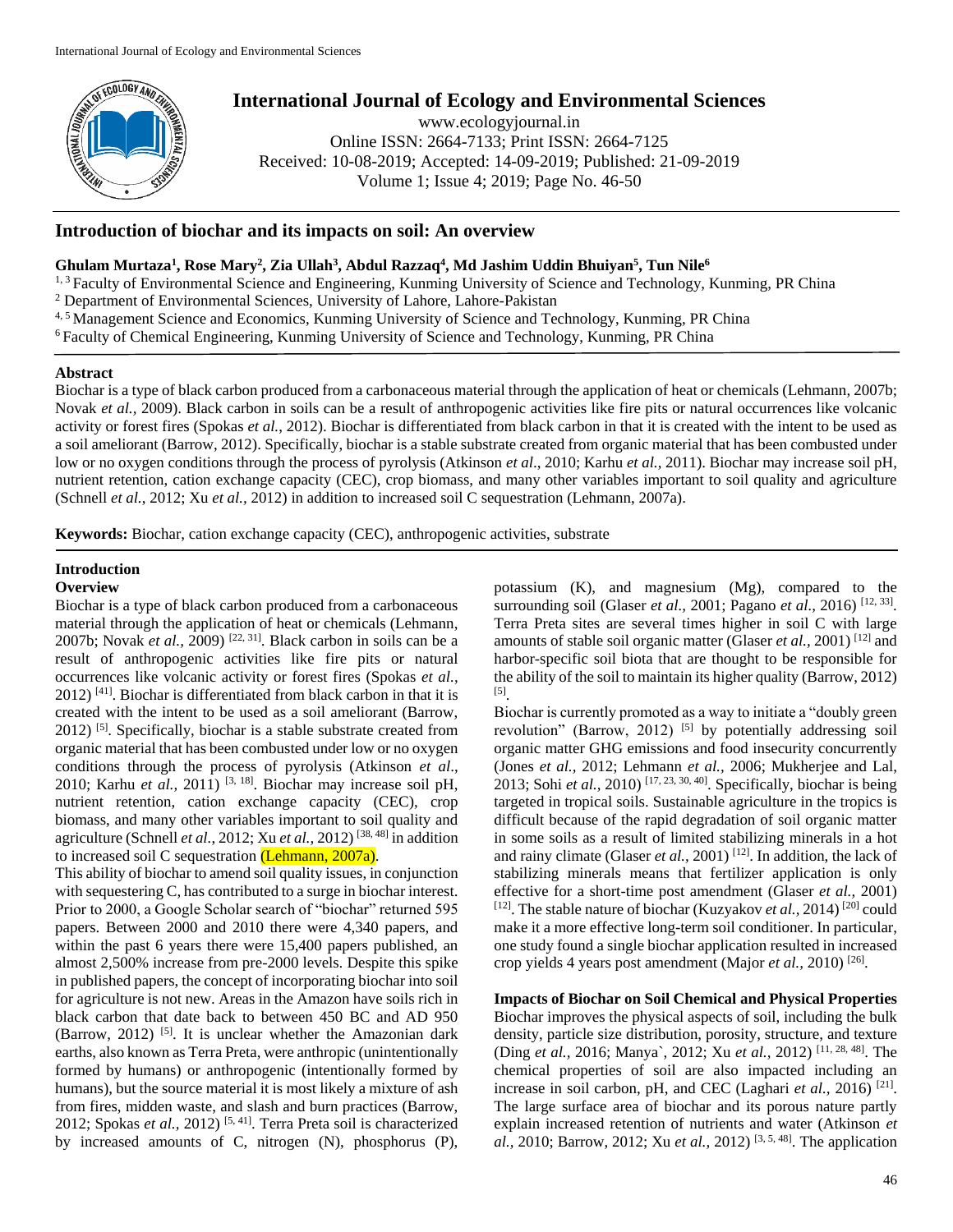of biochar can reduce ammonia volatilization and increase the immobilization of inorganic N (McHenry, 2011)<sup>[29]</sup>. However, there are very few studies on soil properties in long-term field scale trials, so more research needs to be done to investigate these changes and elucidate the mechanisms (Atkinson *et al.,* 2010) [3] . In addition, while biochar impacts on soil have been documented, less is known about how biochar changes in the soil environment (McHenry, 2011)<sup>[29]</sup>. Another important aspect of understanding how biochar impacts the soil is how it affects soil microbial communities and biogeochemical cycles (Xu *et al.*, 2012)<sup>[48]</sup>.

## **Impacts of Biochar on Soil Biota**

Biochar is considered recalcitrant due to its resistance to microbial decay (Lehmann *et al.,* 2011). However, the high porosity can provide additional niches for microorganisms (Barrow, 2012; Pietika¨inen *et al.,* 2000) [5, 35] . Depending on the biochar and soil type, biochar may also reduce changes within the microbial community structure and function (Anderson *et al.,*   $2011$ ) <sup>[2]</sup>, have no effect on species richness or diversity (Rutigliano *et al.,* 2014) [37] , or increase microbial abundance (Ding *et al.*, 2016)<sup>[11]</sup>. Biochar application has also been found to increase the amount of bacteria with decreased fungi abundance (Chen *et al.*, 2013)<sup>[9]</sup> or by increasing k-strategist microbial biomass and increasing species richness (Liang *et al.,* 2010; O'Neill *et al.*, 2009)<sup>[25, 32]</sup>. It may also increase plant root colonization by ectomycorrhizal fungi and arbuscular mycorrhizal fungi (Warnock *et al.,* 2007) [45] or shift the microbial community to one that prefers aromatic C (Bamminger *et al.,* 2014) [4] . Additionally, biochar can affect the activity of soil enzymes by inhibiting or increasing the contact with SOM (Thies et al., 2015)<sup>[42]</sup>. The variety of different biochars, with varying chemical and physical properties, in conjunction with varying soil environments likely causes the wide range of microbial responses to biochar-amended soils.

#### **Biochar and Greenhouse Gas Emissions**

The biochar-induced changes in soil microbial community structure and function may result in altered C and N cycling and a subsequent change in soil respiration and  $N_2O$  flux. It can decrease emissions of GHG, including CO<sub>2</sub> (Case *et al.*, 2014)<sup>[7]</sup>, CH<sup>4</sup> (Karhu *et al.,* 2011) [18] , and N2O (Wang *et al*., 2012; Zhang et al., 2016)<sup>[44, 50]</sup>. However, some studies have also found a lack of significant differences for GHGs (Xiong *et al.,* 2007) [47] or increases in soil respiration (Deng *et al.*, 2016)<sup>[10]</sup>. Biochar can influence how C is stabilized within soils (Chen *et al.,* 2013) [9] and change the mineralization of native soil C (Liang *et al.,* 2010)  $[25]$ . Biochar may also alter the N cycle within soils by increasing the relative abundance of microbial communities involved in the reduction of  $N_2O$  to  $N_2$  and the fixation of  $N_2$  to  $NH^+$ <sub>4</sub> (Anderson et al., 2011)<sup>[2]</sup>. However, it is possible that microbial changes are short term due to the small amount of labile C in biochar (Ding *et al.*, 2016)<sup>[11]</sup>. It is important to consider these changes in GHG emissions from soils when considering biochar as a way to mitigate climate change.

#### **Biochar and Environmental Remediation**

The properties of biochar make it an ideal candidate for environmental remediation of organic and inorganic pollutants for both contaminated water and soils due to the high surface

area, micro porosity, and the negatively and positively charged surface functional groups (Ahmad *et al.*, 2014)<sup>[1]</sup>. Biochar can be used to sorb organic compounds like pesticides and herbicides; however it reduces the ability of microbes to break down these substances and thereby increasing the longevity of these contaminants in the environment (Xie *et al.,* 2015) [46] . For inorganic ions, metals can be physically entrapped or chemically sorbed onto the biochar (Inyang *et al.*, 2016)<sup>[14]</sup>. Unlike with organic compounds, biochar is not inhibiting microbial breakdown of inorganic pollutants while trapped within the micropores (Beesley *et al.*, 2011)<sup>[6]</sup>. Additionally, biochar is alkaline and therefore the increase of soil pH stabilizes metals, with the exception of arsenic (Ahmad *et al.,* 2014; Beesley *et al.,*  $2011$ ) <sup>[1, 6]</sup>. The alkalinity may also cause some metals to precipitate out of solution and onto the surface of the biochar (Inyang *et al.*, 2016)<sup>[14]</sup>. This can reduce the availability of these metals to plants (Zhang *et al.,* 2013) [49] .

There are unknowns associated with the use of biochar as a remediation tool, including the saturation point of biochar and the longevity of metal immobilization (Beesley *et al.*, 2011) <sup>[6]</sup>. Additionally, different biochars created at different temperatures had varying responses to metals although high pyrolysis temperature and an animal-derived biochar tend to be the most effective (Higashikawa et al., 2016)<sup>[13]</sup>. Optimizing feedstock and pyrolysis factors and matching them to specific environmental contaminants require further testing. The success of field trials (Zhang *et al.*, 2013)<sup>[49]</sup> and the economic feasibility of large-scale applications also need to be considered (Higashikawa et al., 2016)<sup>[13]</sup>. Lastly, the combination of biochar with phytoremediation or the growth of a bioenergy crop also needs to be further explored (Paz-Ferreiro *et al.*, 2014)<sup>[34]</sup>.

#### **Biochar Production**

Biochars are heterogeneous in their properties due to the wide variety of feedstock that can be used and pyrolysis technologies. Some common feedstock include switch grass, hardwoods, peanut hulls, corn hulls, pecan shells, bark, rice, sugarcane, leaves, paper sludge, cow manure, poultry manure, poultry litter, sewage sludge, and aquaculture waste (Atkinson *et al.,* 2010; Barrow, 2012; Manya`, 2012; Spokas *et al.,* 2012; Xu *et al.,*  $2012$ ) [3, 5, 28, 41, 48]. Biochar can help eliminate the reluctance people may have to waste stream products by removing both the wetness and the odor through the process of pyrolysis (McHenry,  $2011$ ) <sup>[29]</sup>. Once the feedstock is established, there are many different types of pyrolysis, including slow pyrolysis, fast pyrolysis, flash pyrolysis, vacuum pyrolysis, hydro pyrolysis, intermediate pyrolysis, and microwave-assisted pyrolysis (Manya`, 2012; Tripathi et al., 2016)<sup>[28, 43]</sup>. In addition to the solid biochar, bio-oil and bio-syngas are also products of pyrolysis (Tripathi et al., 2016)<sup>[43]</sup>. Other methods to create biochar include Torre faction, flash carbonization, hydrothermal carbonization, and gasification (Cha *et al.,* 2016) [8] . The combination of many feedstock and several pyrolysis technologies makes for a plethora of biochars all varying in physicochemical properties. Once the biochar is created, other variables need to be documented. For instance, it is also important to maintain records of how the biochar was stored and if any chemical or thermal activation occurred as these factors can affect the surface chemistry of the biochar as well as how resistant it is to decay within soil (Spokas et al., 2012)<sup>[41]</sup>.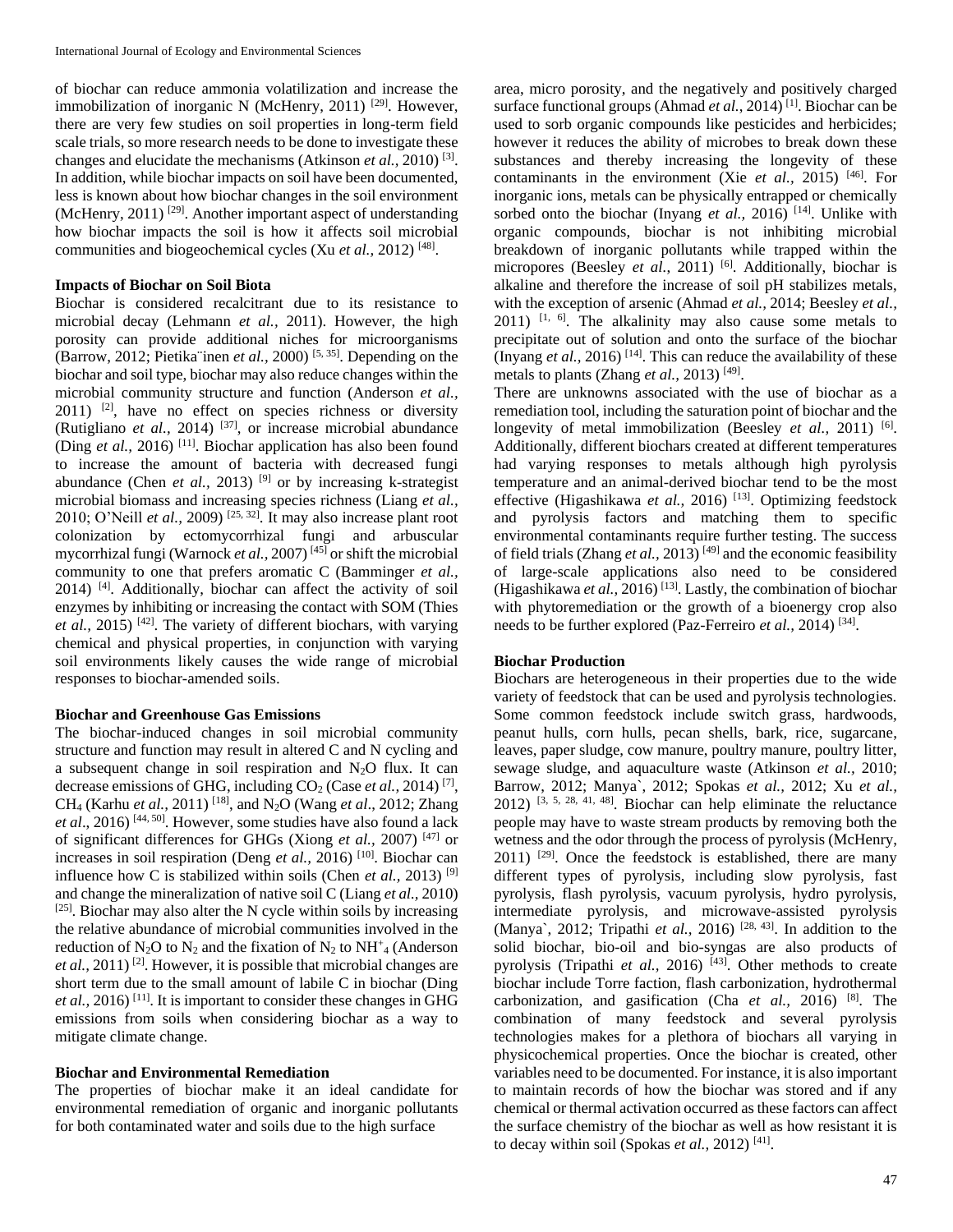## **Importance of Characterization**

However, it is this versatility that also makes it difficult to establish experimental repeatability. The starting stock properties of biochar greatly influence the characteristics of the final product (Atkinson *et al.,* 2010; Barrow, 2012; Ippolito *et al.,* 2012) [3, 5, 15] . Biochar properties can be influenced by the pyrolysis process and the different variables within the process. These variables include how quickly the organic matter is heated, to what temperature it is heated to, how long it remains at that temperature, what the pressure is during this process, and what happens to the biochar post pyrolysis (Ippolito *et al.,* 2012; Manya`, 2012)<sup>[15, 28]</sup>. Manipulating these variables can lead to a biochar with specific characteristics, which would be useful to amending soil in a precise manner.

It is important to have a well-characterized biochar for studies in order to begin making meaningful comparisons between studies. This will help provide more insight into how the different properties of biochar translate to changes in agriculture and carbon sequestration. The growth of this body of knowledge as well as advances in pyrolysis technology and other ways to modify biochar will allow the deliberate control of the biochar production variables which allows for the creation of a biochar with specific properties (Rajapaksha *et al.,* 2016; Spokas *et al.,*   $2012$ )  $[36, 41]$ . While it is still a poorly understood process, some relationships between conditions and properties have been established; these relationships include increasing temperatures which result in lower yield, greater surface area, lower oxygen content, and higher fixed carbon (Manya', 2012)  $[28]$ . The temperature can also affect Ca, Mg, and  $NO<sub>3</sub>$  leaching, with lower temperatures resulting in less leaching (Ippolito *et al.,* 2012) [15] . High pyrolysis temperatures usually result in higher pH biochars, lower ash contents, and higher CaCO<sub>3</sub> equivalence (Singh *et al.*, 2010)<sup>[39]</sup>. Higher temperature biochar also usually has lower CEC (Ippolito *et al.*, 2015)<sup>[16]</sup>. It also increases electrical conductivity (Kloss *et al.*, 2012)<sup>[19]</sup>. These high temperatures increase the aromatic structure of the biochar, which can allow it to better resist microbial mineralization and therefore improve C sequestration (Kloss *et al.*, 2012; Spokas *et al.*, 2012)<sup>[19, 41]</sup>. Given the wide range of biochar starting materials and the multitude of variables that can be manipulated during the process of pyrolysis, it is clear why there are inconsistent results in agricultural field and greenhouse trials with biochar. However, the ability to tailor biochar, either through feedstock or through pyrolysis manipulation, offers considerable opportunity for the use of biochar as a soil ameliorant or crop enhancer. As more characterization studies, field trials, and greenhouse trials are undertaken, trends on how different biochars and their specific properties impact soils and crop growth can be ascertained. With this information, a soil with a deficiency or problem can be matched with a biochar that was created from a specific feedstock and under certain pyrolysis conditions to amend that precise problem (Ippolito *et al.*, 2015)<sup>[16]</sup>.

# **Potential Drawbacks of Biochar**

Despite the ability of biochar to improve a number of soil problems, it is not a straightforward process. An issue with the creation of biochar is choosing a feedstock with low moisture content. While there are some methods that work well with wetter feedstocks, the biochar they create has a high oxygen-to-carbon ratio, which results in a lower aromatic structure that is easier to

degrade in soil (Spokas *et al.*, 2012)<sup>[41]</sup>. Due to the difference in structure, these types of biochar are less suited to carbon sequestration compared to a more recalcitrant biochar. While it is possible to dry out wetter feedstock, this can add onto the cost and time of production. Another important initial feedstock characteristic is the concentration of its elemental makeup, as the concentration of these elements is often magnified in the final product (Spokas et al., 2012)<sup>[41]</sup>. Therefore, a feedstock high in elements known to cause plant toxicity would not make a biochar that is ideal for crop production. The process of pyrolysis may also produce harmful byproducts such as polycyclic aromatic hydrocarbons (Laghari et al., 2016)<sup>[21]</sup>.

Another variable to the complex issue of biochar as a soil amendment is the wide variety of agriculture management practices that impact how soils function. This includes what tillage practices are used, the type of fertilizer, the rate of fertilizer, the type of crop rotation, and the agricultural history of the land under cultivation (Karhu *et al.,* 2011; Major *et al.,* 2010)  $[18, 26]$ . Even when biochar and fertilizer are applied, crop yields do not always increase; therefore it is not just increasing nutrient availability that is responsible for increased crop yields, and other variables are also responsible (Spokas *et al.*, 2012)<sup>[41]</sup>. It is important to establish what biochar does within the soil because it is very stable and nearly impossible to remove from the soil (Barrow, 2012; Jones *et al.*, 2012)<sup>[5, 17]</sup>. Therefore, if adverse effects were to occur, little could be done to quickly remedy the situation.

### **Future Research**

While biochar has been the topic of much research, there are still large knowledge gaps that need to be addressed. The longevity of biochar in field conditions and the long-term impacts of biochar are two unknowns. The mechanisms behind how biochar impacts the soil environment, including changes in soil physical and chemical properties as well as the impact of biochar on the soil microbial communities need to be further explored especially in regards to changes in biogeochemical cycles (Ding *et al.,* 2016; Thies *et al.*, 2015)<sup>[11, 42]</sup>. More research is needed to find ways to alter biochar to further reduce GHG emission when amended into soils, especially in field experiments (Mandal *et al.*, 2016)<sup>[27]</sup>. Additionally full-scale outdoor trials of biochar as a way to restore contaminated soils and assess how long biochar retains the metals as it ages in the field (Zhang *et al.*, 2013)<sup>[49]</sup>. Lastly, increased understanding in the creation of designer biochars to target specific soil deficiencies using tailored biochar feedstocks and pyrolysis processes (Ding *et al.*, 2016)<sup>[11]</sup>. As biochar continues to be utilized as a soil conditioner, these unknowns need to be addressed given the difficulty of removing biochar from the environment.

# **References**

- 1. Ahmad M, Rajapaksha AU, Lim JE, Zhang M, Bolan N, Mohan D. Biochar as a sorbent for contaminant management in soil and water: A review. Chemosphere. 2014; 99:19–33.
- 2. Anderson CR, Condron LM, Clough TJ, Fiers M, Stewart A, Hill RA. Biochar induced soil microbial community change: Implications for biogeochemical cycling of carbon, nitrogen and phosphorus. Pedobiologia. 2011; 54(5–6):309–320.
- 3. Atkinson CJ, Fitzgerald JD, Hipps NA. Potential mechanisms for achieving agricultural benefits from biochar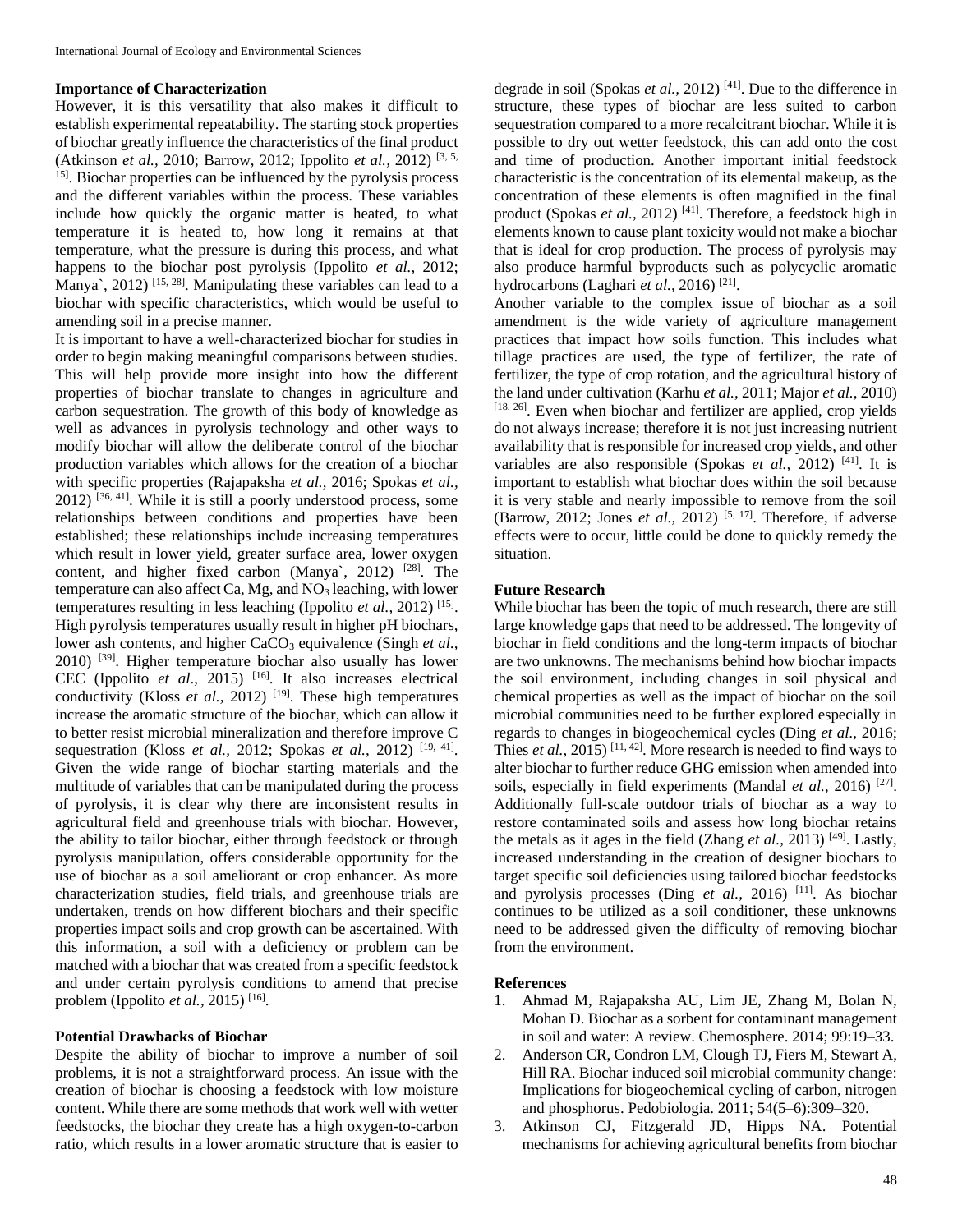application to temperate soils: A review. Plant and Soil. 2010; 337(1–2):1–18.

- 4. Bamminger C, Zaiser N, Zinsser P, Lamers M, Kammann C, Marhan S. Effects of biochar, earthworms, and litter addition on soil microbial activity and abundance in a temperate agricultural soil. Biology and Fertility of Soils. 2014; 50(8):1189–1200.
- 5. Barrow CJ. Biochar: Potential for countering land degradation and for improving agriculture. Applied Geography. 2012; 34:21–28.
- 6. Beesley L, Moreno-Jime ´nez E, Gomez-Eyles JL, Harris E, Robinson B, Sizmur T. A review of Biochars' potential role in the remediation, re vegetation and restoration of contaminated soils. Environmental Pollution. 2011; 159(12):3269–3282.
- 7. Case SDC, McNamara NP, Reay DS, Whitaker J. Can biochar reduce soil greenhouse gas emissions from a miscanthus bioenergy crop? GCB Bioenergy. 2014; 6(1):76– 89.
- 8. Cha JS, Park SH, Jung S-C, Ryu C, Jeon J-K, Shin M-C. Production and utilization of biochar: A review. Journal of Industrial and Engineering Chemistry. 2016; 40:1–15.
- 9. Chen J, Liu X, Zheng J, Zhang B, Lu H, Chi Z, *et al*. Biochar soil amendment increased bacterial but decreased fungal gene abundance with shifts in community structure in a slightly acid rice paddy from southwest china. Applied Soil Ecology. 2013; 71:33–44.
- 10. Deng W, Van Zwieten L, Lin Z, Liu X, Sarmah AK, Wang H. Sugarcane bagasse biochars impact respiration and greenhouse gas emissions from a latosol. Journal of Soils and Sediments, 2016, 1–9.
- 11. Ding Y, Liu Y, Liu S, Li Z, Tan X, Huang X, *et al*. Biochar to improve soil fertility. A review Agronomy for Sustainable Development. 2016; 36(2):36.
- 12. Glaser B, Haumaier L, Guggenberger G, Zech W. The 'Terra Preta' phenomenon: A model for sustainable agriculture in the humid tropics. Nature wissenschaften. 2001; 88(1):37- 41.
- 13. Higashikawa FS, Conz RF, Colzato M, Cerri CEP, Alleoni LRF. Effects of feedstock type and slow pyrolysis temperature in the production of biochars on the removal of cadmium and nickel from water. Journal of Cleaner Production. 2016; 137:965–972.
- 14. Inyang MI, Gao B, Yao Y, Xue Y, Zimmerman A, Mosa A. A review of biochar as a low-cost adsorbent for aqueous heavy metal removal.Critical Reviews in Environmental Science and Technology. 2016; 46(4):406–433.
- 15. Ippolito JA, Laird DA, Busscher WJ. Environmental benefits of biochar. Journal of Environmental Quality. 2012; 41(4):967.
- 16. Ippolito JA, Spokas KA, Novak JM, Lentz RD, Cantrell KB. Biochar elemental composition and factors influencing nutrient retention. In: Biochar for environmental management: Science, technology and implementation, London: Earthscan, Routledge, 2015, 139.
- 17. Jones DL, Rousk J, Edwards-Jones G, DeLuca TH, Murphy DV. Biochar-mediated changes in soil quality and plant growth in a three year field trial. Soil Biology and Biochemistry. 2012; 45:113–124.
- 18. Karhu K, Mattila T, Bergstro ¨MI, Regina K. Biochar addition to agricultural soil increased CH4 uptake and water holding capacity—Results from a short-term pilot field study. Agriculture, Ecosystems & Environment. 2011; 140(1–2):309–313.
- 19. Kloss S, Zehetner F, Dellantonio A, Hamid R, Ottner F, Liedtke V. Characterization of slow pyrolysis biochars: Effects of feedstock and pyrolysis temperature on biochar properties. Journal of Environmental Quality. 2012; 41(4):990.
- 20. Kuzyakov Y, Bogomolova I, Glaser B. Biochar stability in soil: Decomposition during eight years and transformation as assessed by compound-specific 14C analysis. Soil Biology and Biochemistry. 2014; 70:229–236.
- 21. Laghari M, Naidu R, Xiao B, Hu Z, Mirjat MS, Hu M, *et al*. Recent developments in biochar as an effective tool for agricultural soil management: A review. Journal of the Science of Food and Agriculture. 2016; 96(15):4840–4849.
- 22. Lehmann J. Bio-energy in the black. Frontiers in Ecology and the Environment. 2007b; 5(7):381–387.
- 23. Lehmann J, Gaunt J, Rondon M. Bio-char sequestration in terrestrial ecosystems—A review. Mitigation and Adaptation Strategies for Global Change. 2006; 11(2):395– 419.
- 24. Lehmann J, Rillig MC, Thies J, Masiello CA, Hockaday WC, Crowley D. Biochar effects on soil biota—A review. Soil Biology and Biochemistry. 2011; 43(9):1812–1836.
- 25. Liang B, Lehmann J, Sohi SP, Thies JE, O'Neill B, Trujillo L, *et al*. Black carbon affects the cycling of non-black carbon in soil. Organic Geochemistry. 2010; 41(2):206–213.
- 26. Major J, Rondon M, Molina D, Riha SJ, Lehmann J. Maize yield and nutrition during 4 years after biochar application to a Colombian savanna oxisol. Plant and Soil. 2010; 333(1– 2):117–128.
- 27. Mandal S, Sarkar B, Bolan N, Novak J, Ok YS, Van Zwieten L, *et al*. Designing advanced biochar products for maximizing greenhouse gas mitigation potential. Critical Reviews in Environmental Science and Technology. 2016; 46(17):1367–1401.
- 28. Biochar Manya JJ. Pyrolysis for biochar purposes: A review to establish current knowledge gaps and research needs. Environmental Science & Technology. 2012; 46(15):7939– 7954.
- 29. McHenry MP. Soil organic carbon, biochar, and applicable research results for increasing farm productivity under Australian agricultural conditions. Communications in Soil Science and Plant Analysis. 2011; 42(10):1187–1199.
- 30. Mukherjee A, Lal R. Biochar impacts on soil physical properties and greenhouse gas emissions. Agronomy. 2013; 3(2):313–339.
- 31. Novak JM, Lima I, Xing B, Gaskin JW, Christoph S, Das KC, *et al*. Characterization of designer biochar produced at different temperatures and their effects on a loamy sand. Annals of Environmental Science. 2009; 3(1):2.
- 32. O'Neill B, Grossman J, Tsai MT, Gomes JE, Lehmann J, Peterson J, *et al*. Bacterial community composition in Brazilian anthrosols and adjacent soils characterized using culturing and molecular identification. Microbial Ecology. 2009; 58(1):23-35.